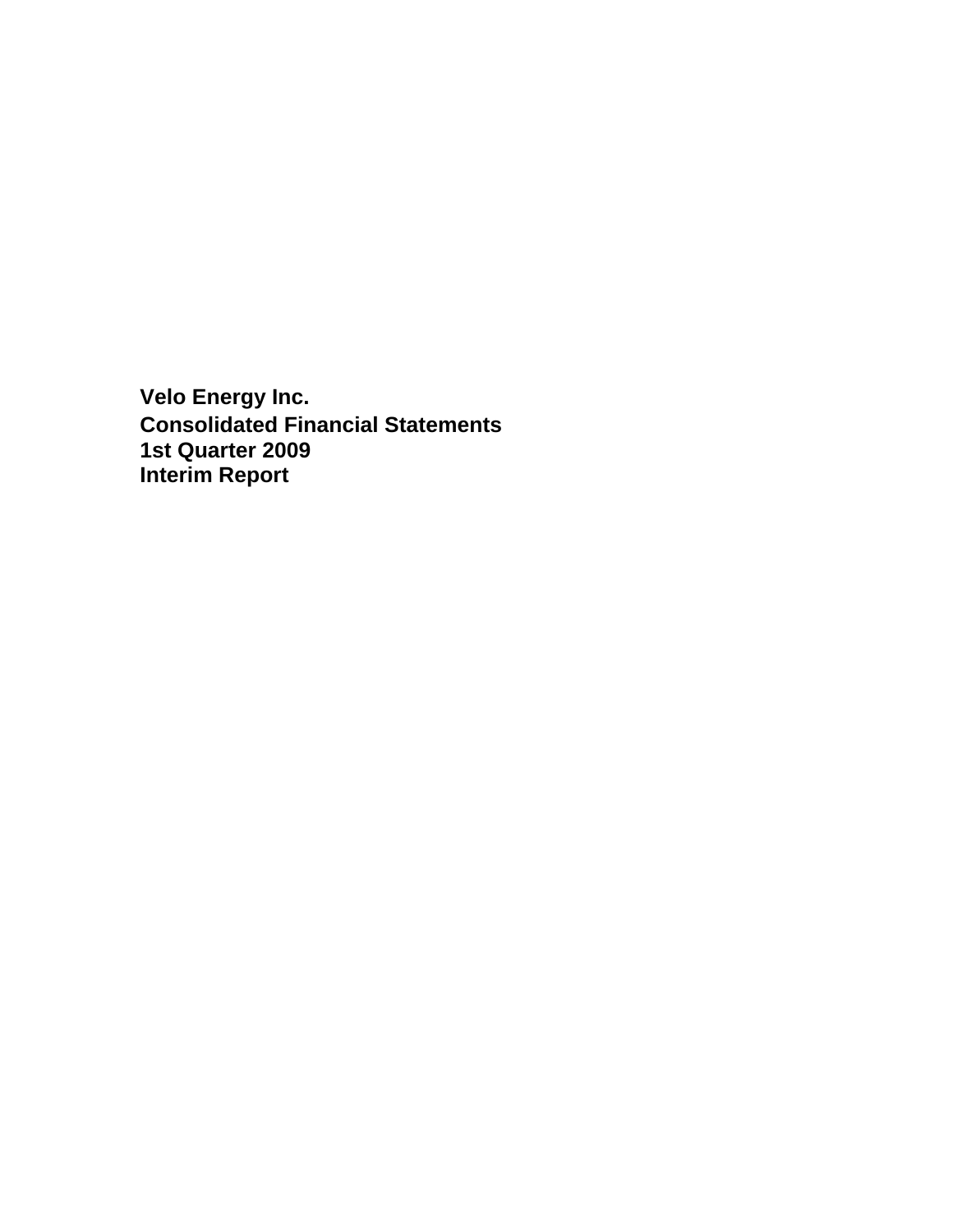#### **FIRST QUARTER FINANCIAL STATEMENTS**

#### INTERIM UNAUDITED CONSOLIDATED FINANCIAL STATEMENTS

In accordance with National Instrument 51-102 released by the Canadian Securities Administrators, Velo Energy Inc. (the Company) discloses that its auditors have not reviewed the unaudited consolidated financial statements for the period ended March 31, 2009.

#### NOTICE TO READER OF THE CONSOLIDATED FINANCIAL STATEMENTS

The consolidated financial statements of the Company, comprising the accompanying interim unaudited consolidated balance sheet as at March 31, 2009 and the interim unaudited consolidated statements of operations and deficit and cash flows for the three month period then ended are the responsibility of the Company's management.

These consolidated financial statements have not been reviewed on behalf of the shareholders by the independent external auditors of the Company, MacKay LLP. The interim consolidated financial statements have been prepared by management and include the selection of appropriate accounting principles, judgments and estimates necessary to prepare these consolidated financial statements in accordance with Canadian generally accepted accounting principles.

"Donald Gee" "Wan Jung"

Donald Gee<br>
Chief Executive Officer<br>
Chief Financial Officer **Chief Executive Officer**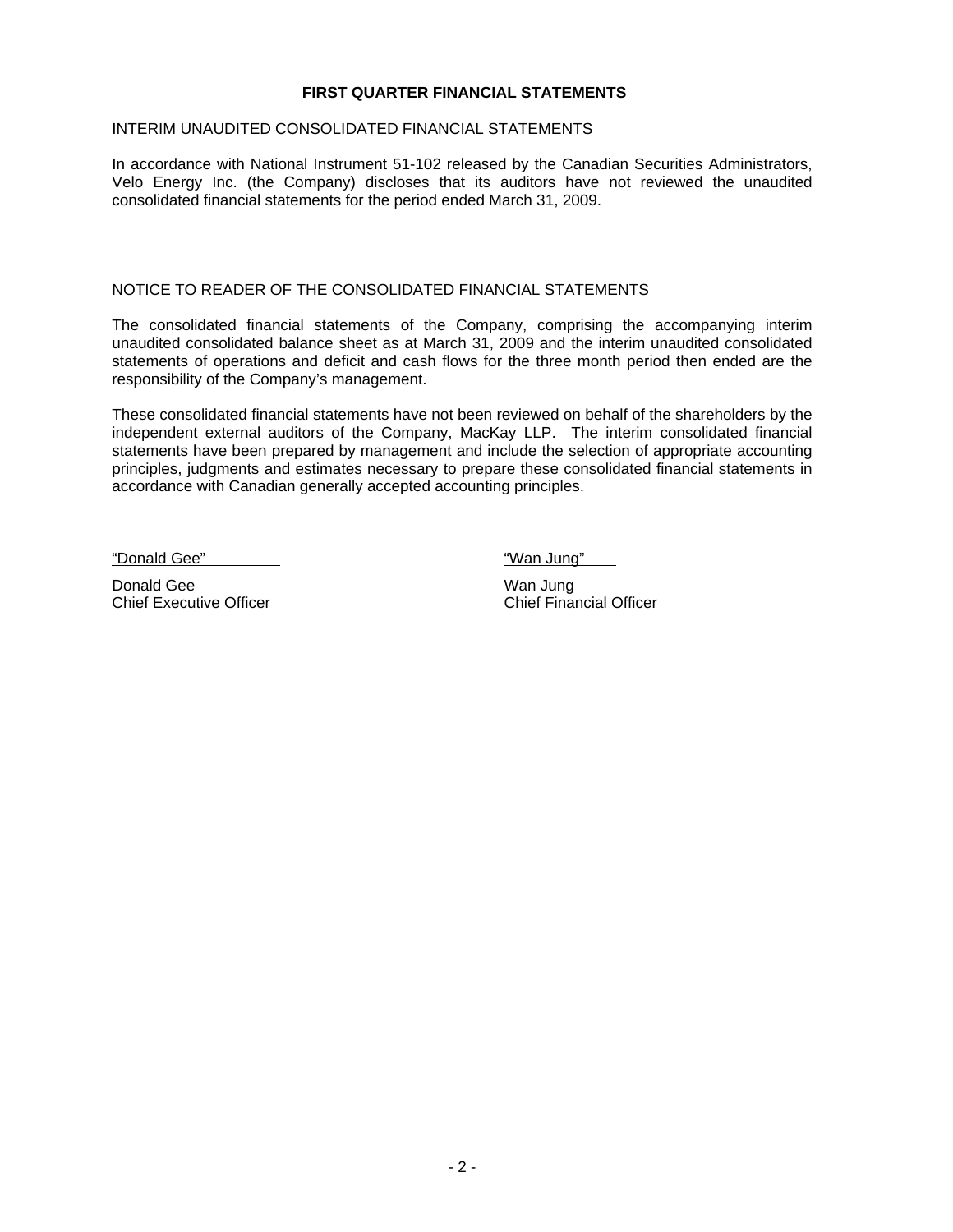# **Velo Energy Inc. Consolidated Balance Sheets**

|                                                   | March 31      | March 31      |
|---------------------------------------------------|---------------|---------------|
|                                                   | 2009          | 2008          |
|                                                   | (unaudited)   | (audited)     |
| <b>Assets</b>                                     |               |               |
| Current                                           |               |               |
| Cash and term deposits                            | \$1,330,053   | \$<br>20,123  |
| Receivables                                       | 18,643        | 49,332        |
| Prepaid expenses and deposits                     | 5,000         | 359,735       |
|                                                   | \$1,353,696   | \$<br>429,190 |
| <b>Liabilities</b>                                |               |               |
| Current                                           |               |               |
| Accounts payable and accrued liabilities (note 5) | \$193,593     | \$1,399,920   |
| Indemnity payable (note 6)                        | 2,841         | 452,133       |
| Loan payable                                      |               | 20,000        |
| Asset retirement obligations (note 7)             |               | 140,000       |
|                                                   | 196,434       | 2,012,053     |
| <b>Shareholders' Equity (Deficiency)</b>          |               |               |
| Share Capital (note 8(a))                         | 7,462,924     | 5,583,466     |
| Contributed Surplus (note 9)                      | 289,094       | 240,394       |
| Warrants                                          |               | 48,700        |
| <b>Deficit</b>                                    | (6, 594, 756) | (7, 455, 423) |
|                                                   | 1,157,262     | (1,582,863)   |
|                                                   | \$1,353,696   | \$<br>429,190 |

See note 1 for going concern

See accompanying notes to consolidated financial statements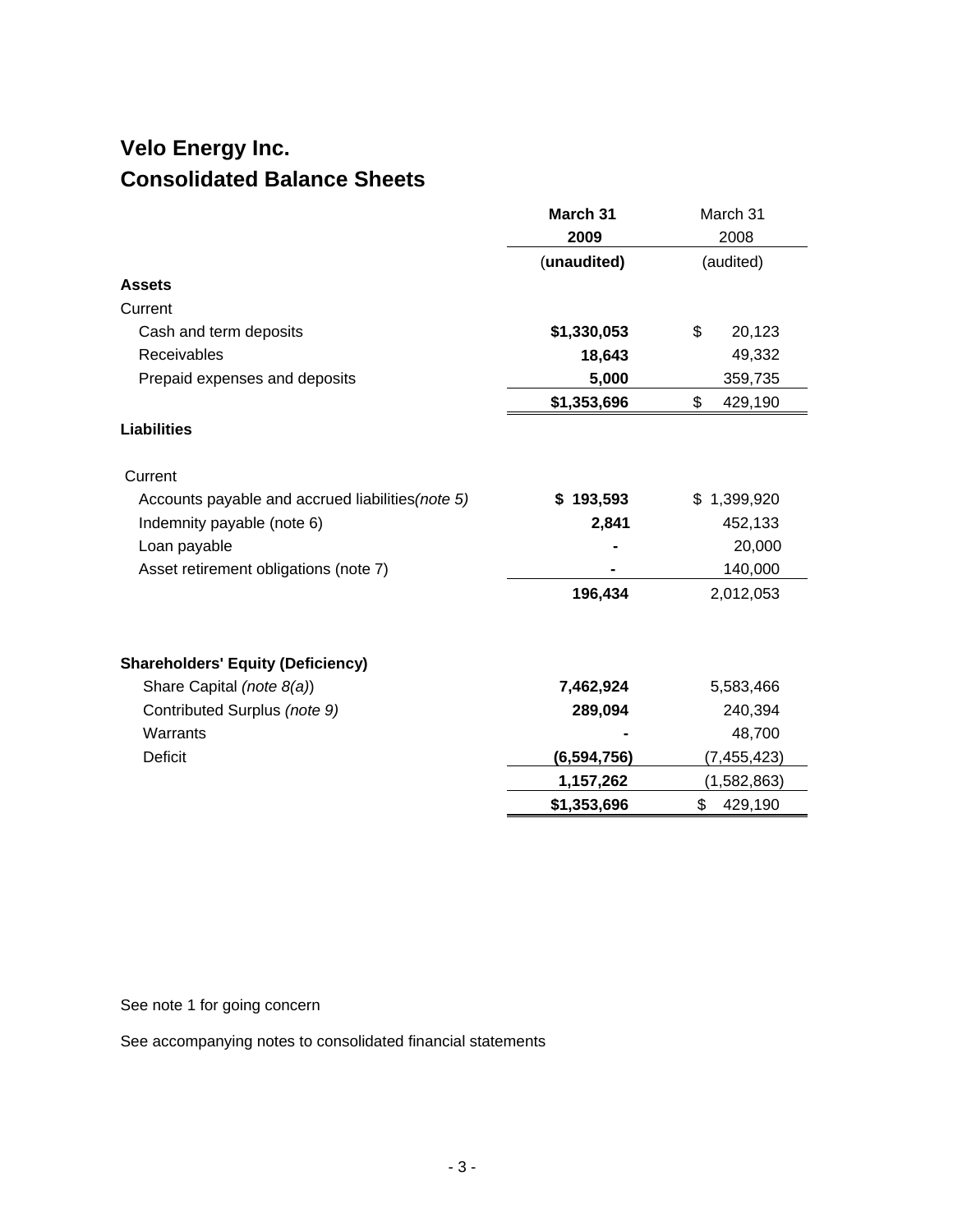# **Velo Energy Inc. Consolidated Statements of Operations and Deficit**

### **(unaudited)**

|                                                     | Three months<br>March 31, 2009 | Three months<br>March 31, 2008 |  |  |
|-----------------------------------------------------|--------------------------------|--------------------------------|--|--|
| <b>Expenses</b>                                     |                                |                                |  |  |
| General and administrative                          | \$<br>15,063                   | \$<br>18,479                   |  |  |
| Interest                                            |                                | 3,763                          |  |  |
| Operations                                          |                                | (6, 572)                       |  |  |
| Stock based<br>compensation<br>(note 9(c))          |                                |                                |  |  |
|                                                     | (15,063)                       | 15,670                         |  |  |
|                                                     |                                |                                |  |  |
| Interest income                                     | 13,519                         | 293                            |  |  |
| Net (loss) and comprehensive<br>(loss)              | (1, 544)                       | (15, 377)                      |  |  |
| Deficit, beginning of period                        | (6, 593, 212)                  | (7,440,046)                    |  |  |
| Deficit, end of period                              | \$(6,594,756)                  | \$(7,455,423)                  |  |  |
| Loss<br>share<br>(basic<br>per<br>and<br>diluted)   | (0.00)<br>\$                   | \$<br>(0.00)                   |  |  |
| Weighted average<br>number of<br>shares outstanding | 65,608,888                     | 29,618,334                     |  |  |

See note 1 for going concern

See accompanying notes to consolidated financial statements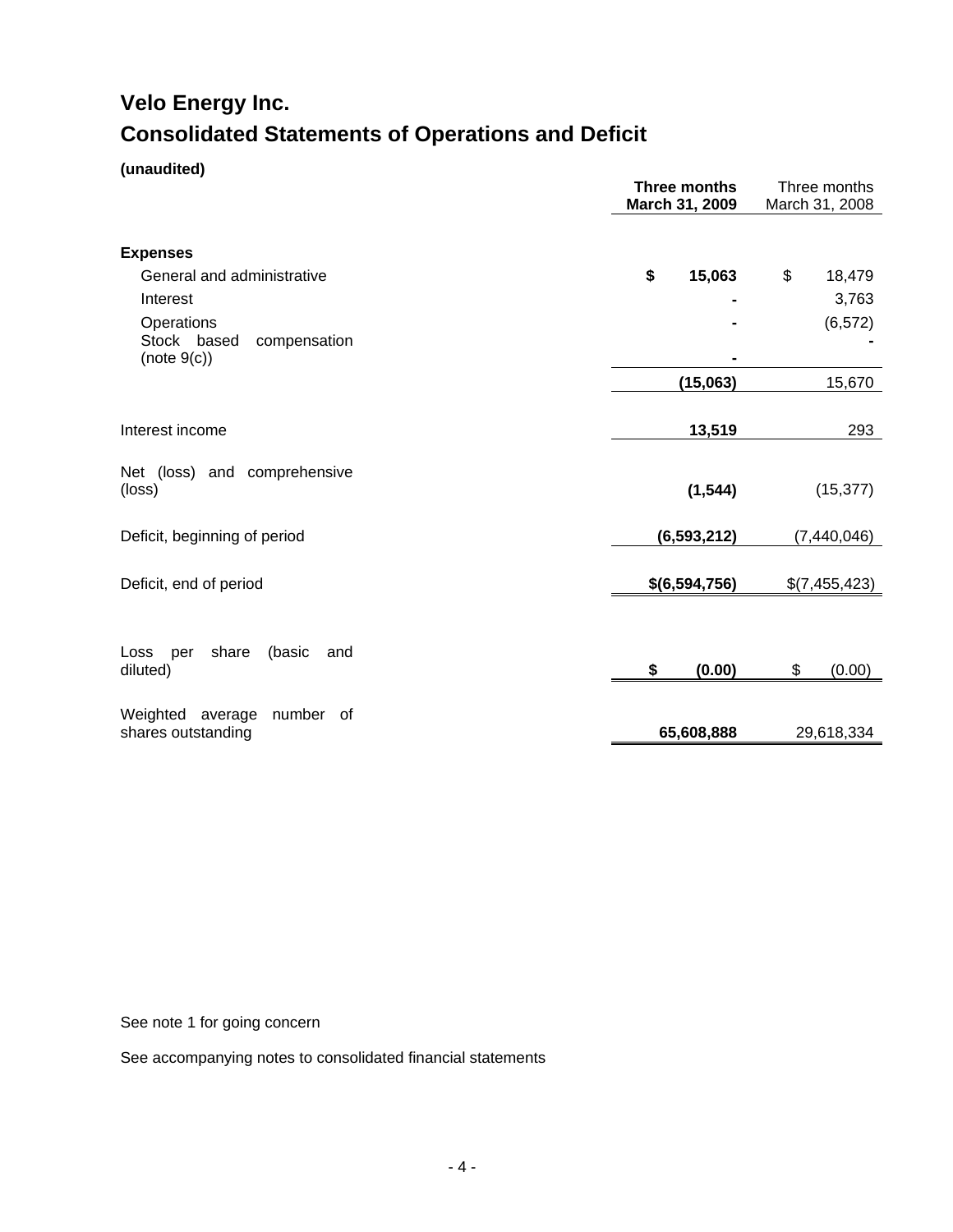# **Velo Energy Inc. Consolidated Statements Of Cash Flows**

### **(unaudited)**

| Cash Provided By (Used In)<br>\$<br>\$<br>Net (loss)<br>(1, 544)<br>(15, 377)<br>Add non-cash items:<br>Depreciation and accretion<br>(1, 544)<br>(15, 377)<br>Funds used in operations<br>Net change in non-cash<br>(19, 361)<br>working capital<br>(2,502)<br>(20, 905)<br>(17, 879)<br>20,000<br>Loan payable<br>Net change in non-cash<br>working capital<br>3,750<br>23,750<br><b>Investing Activities</b><br>Net change in non-cash<br>working capital<br>(69,006)<br>(69,006)<br>Increase (Decrease) in cash<br>(63, 135)<br>(20, 905)<br>1,350,958<br>83,258<br>\$1,330,053<br>\$<br>20,123 |                             | <b>Three Months</b><br>March 31,2009 | <b>Three Months</b><br>March 31, 2008 |
|-----------------------------------------------------------------------------------------------------------------------------------------------------------------------------------------------------------------------------------------------------------------------------------------------------------------------------------------------------------------------------------------------------------------------------------------------------------------------------------------------------------------------------------------------------------------------------------------------------|-----------------------------|--------------------------------------|---------------------------------------|
|                                                                                                                                                                                                                                                                                                                                                                                                                                                                                                                                                                                                     |                             |                                      |                                       |
|                                                                                                                                                                                                                                                                                                                                                                                                                                                                                                                                                                                                     | <b>Operating Activities</b> |                                      |                                       |
|                                                                                                                                                                                                                                                                                                                                                                                                                                                                                                                                                                                                     |                             |                                      |                                       |
|                                                                                                                                                                                                                                                                                                                                                                                                                                                                                                                                                                                                     |                             |                                      |                                       |
|                                                                                                                                                                                                                                                                                                                                                                                                                                                                                                                                                                                                     |                             |                                      |                                       |
|                                                                                                                                                                                                                                                                                                                                                                                                                                                                                                                                                                                                     |                             |                                      |                                       |
|                                                                                                                                                                                                                                                                                                                                                                                                                                                                                                                                                                                                     |                             |                                      |                                       |
|                                                                                                                                                                                                                                                                                                                                                                                                                                                                                                                                                                                                     |                             |                                      |                                       |
|                                                                                                                                                                                                                                                                                                                                                                                                                                                                                                                                                                                                     | <b>Financing Activities</b> |                                      |                                       |
|                                                                                                                                                                                                                                                                                                                                                                                                                                                                                                                                                                                                     |                             |                                      |                                       |
|                                                                                                                                                                                                                                                                                                                                                                                                                                                                                                                                                                                                     |                             |                                      |                                       |
|                                                                                                                                                                                                                                                                                                                                                                                                                                                                                                                                                                                                     |                             |                                      |                                       |
|                                                                                                                                                                                                                                                                                                                                                                                                                                                                                                                                                                                                     |                             |                                      |                                       |
|                                                                                                                                                                                                                                                                                                                                                                                                                                                                                                                                                                                                     |                             |                                      |                                       |
|                                                                                                                                                                                                                                                                                                                                                                                                                                                                                                                                                                                                     |                             |                                      |                                       |
|                                                                                                                                                                                                                                                                                                                                                                                                                                                                                                                                                                                                     | during period               |                                      |                                       |
|                                                                                                                                                                                                                                                                                                                                                                                                                                                                                                                                                                                                     | Cash, beginning of period   |                                      |                                       |
|                                                                                                                                                                                                                                                                                                                                                                                                                                                                                                                                                                                                     | Cash, end of period         |                                      |                                       |

See note 1 for going concern

See accompanying notes to consolidated financial statements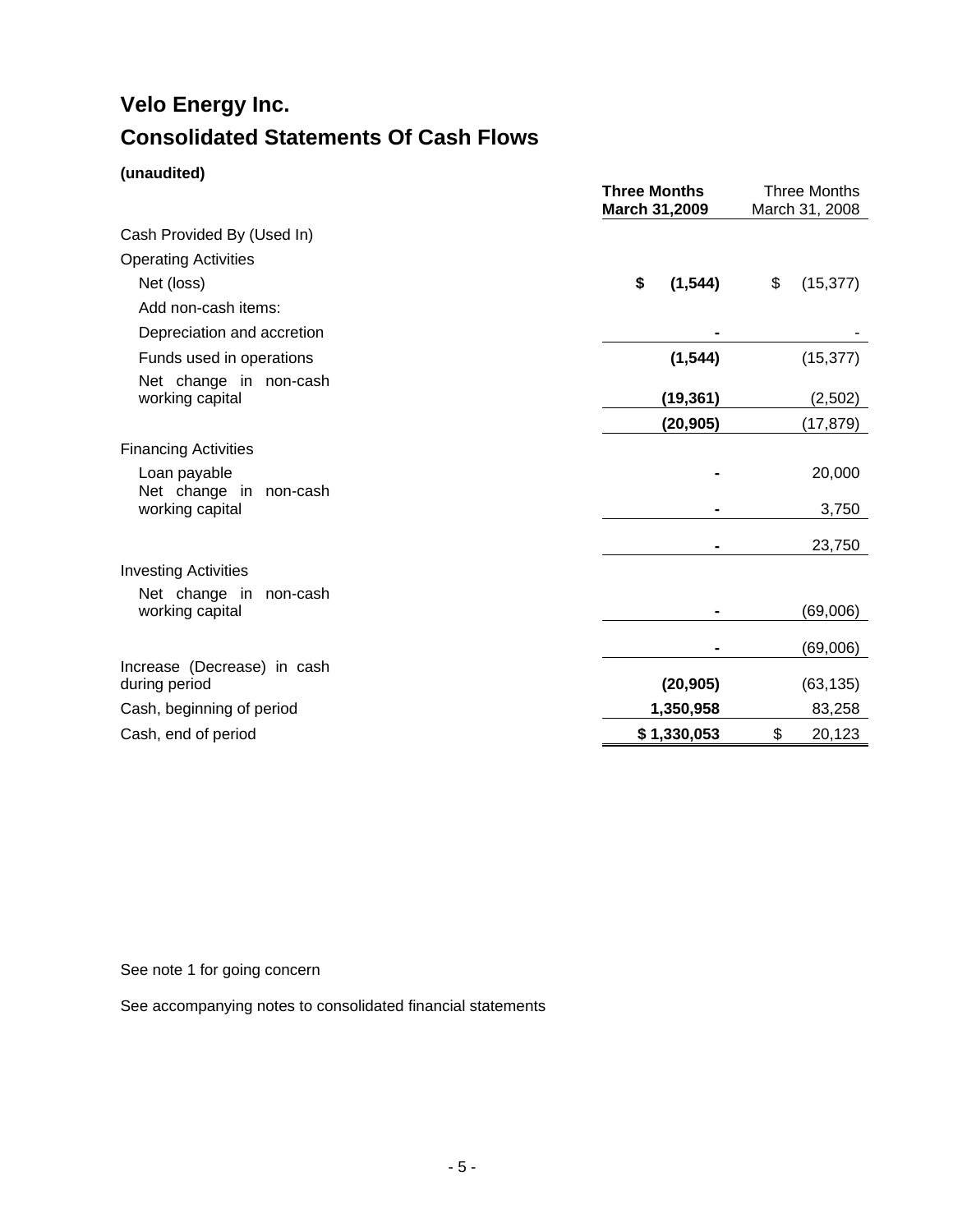#### **1. Nature of Operations and Going Concern**

Velo Energy Inc. ("Velo" or the "Company") was incorporated on July 8, 2004 and was originally classified as a Capital Pool Corporation as defined in Policy 2.4 of the TSX Venture Exchange Corporate Finance Manual and Policies. Effective May 31, 2006, the Company purchased all of the outstanding shares of Velo Energy Ltd. by the issuance of 3,333,334 common shares of the Company. This was an arm's length transaction and constituted the Company's Qualifying Transaction under the rules of the TSX Venture Exchange. As a result of that transaction the Company was in the business of exploration, development and production of crude oil, natural gas and natural gas liquids in Western Canada.

These financial statements have been prepared on a going concern basis which assumes that the Company will be able to realize its assets and discharge its liabilities in the normal course of business for the foreseeable future. The continuing operations of the Company are dependent upon its ability to continue receiving financial support from shareholders and directors, raising adequate financing and generating profitable operations in the future. As at March 31, 2009, the Company had an accumulated deficit of \$6,594,756 and working capital of \$1,157,262. There are no assurances that the Company will achieve profitable operations. These financial statements do not reflect adjustments in the carrying value of the assets and liabilities, the reported revenue and expenses, and the balance sheet classifications used that would be necessary if the going concern assumption were not appropriate, and that such adjustments could be material.

#### **2. Significant Accounting Policies**

The unaudited interim period consolidated financial statements were prepared by management in accordance with Canadian generally accepted accounting principles ("GAAP") and follow the same accounting policies and methods of application as those used in the preparation of the audited annual consolidated financial statements for the year ended December 31, 2008 except as described below. Under Canadian GAAP, additional disclosure is required in annual financial statements and accordingly the unaudited interim period consolidated financial statements should be read together with the audited annual consolidated financial statements for the year ended December 31, 2008 and the accompanying notes included thereto.

The consolidated financial statements include the accounts of Velo Energy Inc. and, prior to July 9, 2008, its subsidiary, collectively referred to as the "Company". The Company's interest in the voting share capital of its subsidiary was 100%.

#### **Accounting Changes**

Effective January 1, 2007, the Company implemented the new CICA Handbook Section 1506 "accounting changes". Under these new recommendations, voluntary changes in accounting policy are permitted only when they result in the financial statements providing reliable and more relevant information. This section requires changes in accounting policy to be applied retrospectively unless doing so is impracticable, requires prior period errors to be corrected retrospectively and requires enhanced disclosures about the effects of change in accounting policies, estimates and error on the financial statements.

Effective January 1, 2008, the Company implemented the new CICA Handbook Section 1400 "General standards of financial presentation" to include requirements to assess and disclose the Company's ability to continue as a going concern.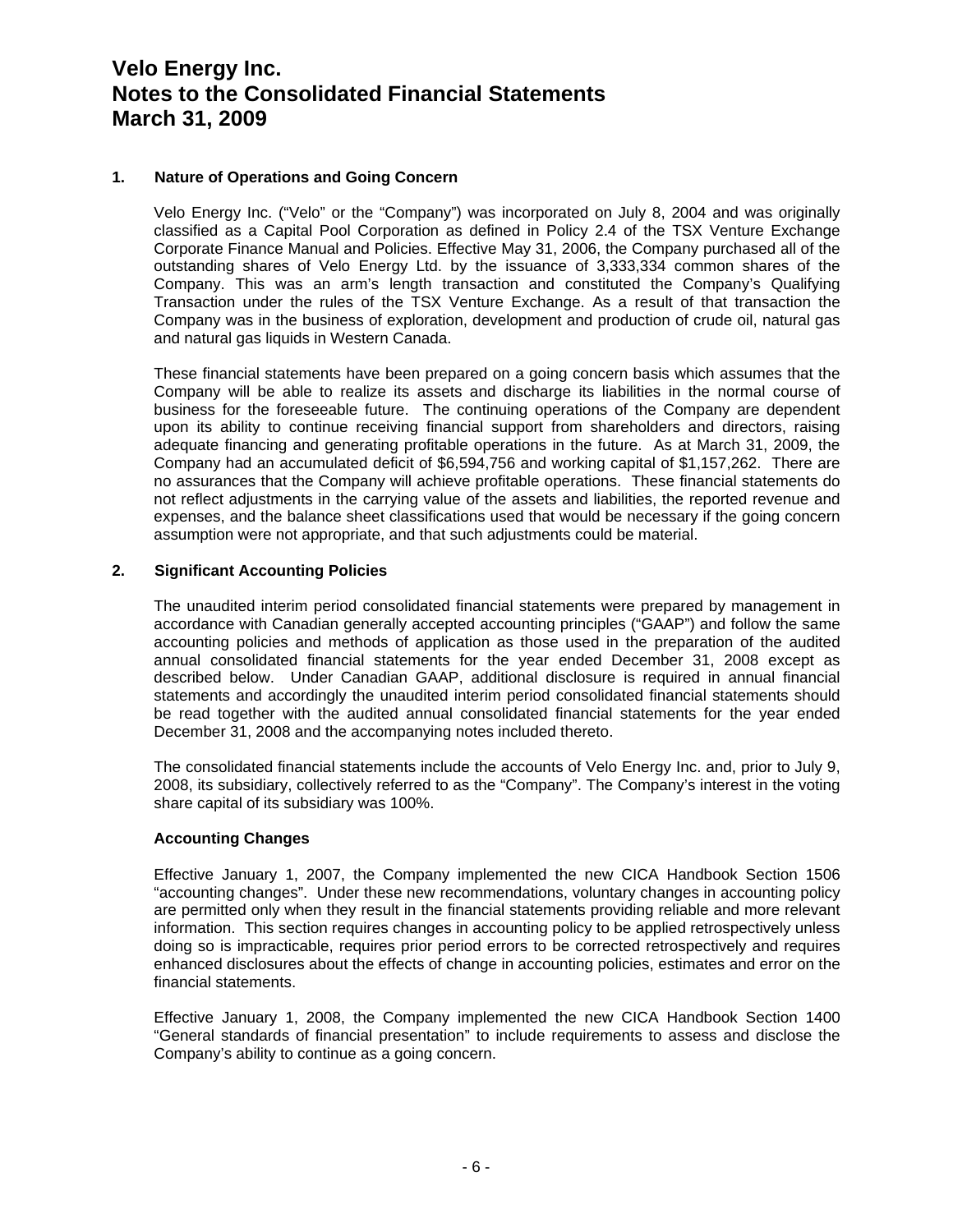#### **2. Significant Accounting Policies (continued)**

#### **Accounting Changes (continued)**

#### **Adoption of New Accounting Standards**

Effective January 1, 2008, the Company adopted the new recommendations of the Canadian Institute of Chartered Accountants ("CICA") under Section 3862, *Financial Instruments Disclosures*, Section 3863, *Financial Instrument - Presentation* and Section 1535, *Capital Disclosures*. *Financial Instruments* Section 3862 requires entities to provide disclosures in their financial statements that enable users to evaluate (a) the significance of financial instruments for the entity's financial position and performance; and (b) the nature and extent of risks arising from financial instruments to which the entity is exposed during the period and at the balance sheet date, and how the entity manages those risks. The principles in this section complement the principles for recognizing, measuring and presenting financial assets and financial liabilities in Section 3855, *Financial Instruments - Recognition and Measurement*, Section 3863 and Section 3865,*Hedges*. Section 3863 is to enhance financial statement users' understanding of the significance of financial instruments to an entity's financial position, performance and cash flows. This section establishes standards for presentation of financial instruments and non-financial derivatives. It deals with the classification of financial instruments, from the perspective of the issuer, between liabilities and equity, the classification of related interest, dividends, losses and gains, and the circumstances in which financial assets and financial liabilities are offset.

The adoption of Sections 3862 and 3863 had no impact on the Company's consolidated financial statements. *Capital Disclosures* Section 1535 establishes standards for disclosing information about an entity's capital and how it is managed.

The Company has included the required disclosure in Note 12 and 13.

#### **International financial reporting standards ("IFRS")**

In 2006, the CICA Accounting Standards Board (AcSB) published a new strategic plan that will significantly affect financial reporting requirements for Canadian companies. The AcSB strategic plan outlines the convergence of Canadian GAAP with IFRS over an expected five year transitional period. In February 2008, the AcSB announced that 2011 is the changeover date for publicly-listed companies to use IFRS, replacing Canada's own GAAP. The date is for interim and annual financial statements relating to fiscal years beginning on or after January 1, 2011. The Company's transition date of January 1, 2011 will require the restatement for comparative purposes of amounts reported by the Company for the year ended December 31, 2010. While the Company has begun assessing the adoption of IFRS for 2011, the financial reporting impact of the transition to IFRS cannot be reasonably estimated at this time.

#### **Basis of Consolidation**

These consolidated financial statements include the accounts of Velo Energy Inc. and Velo Energy Ltd., its wholly-owned subsidiary from the date of acquisition.

#### **Revenue recognition**

The Company recognizes interest income as it is earned and natural gas revenue when it is delivered.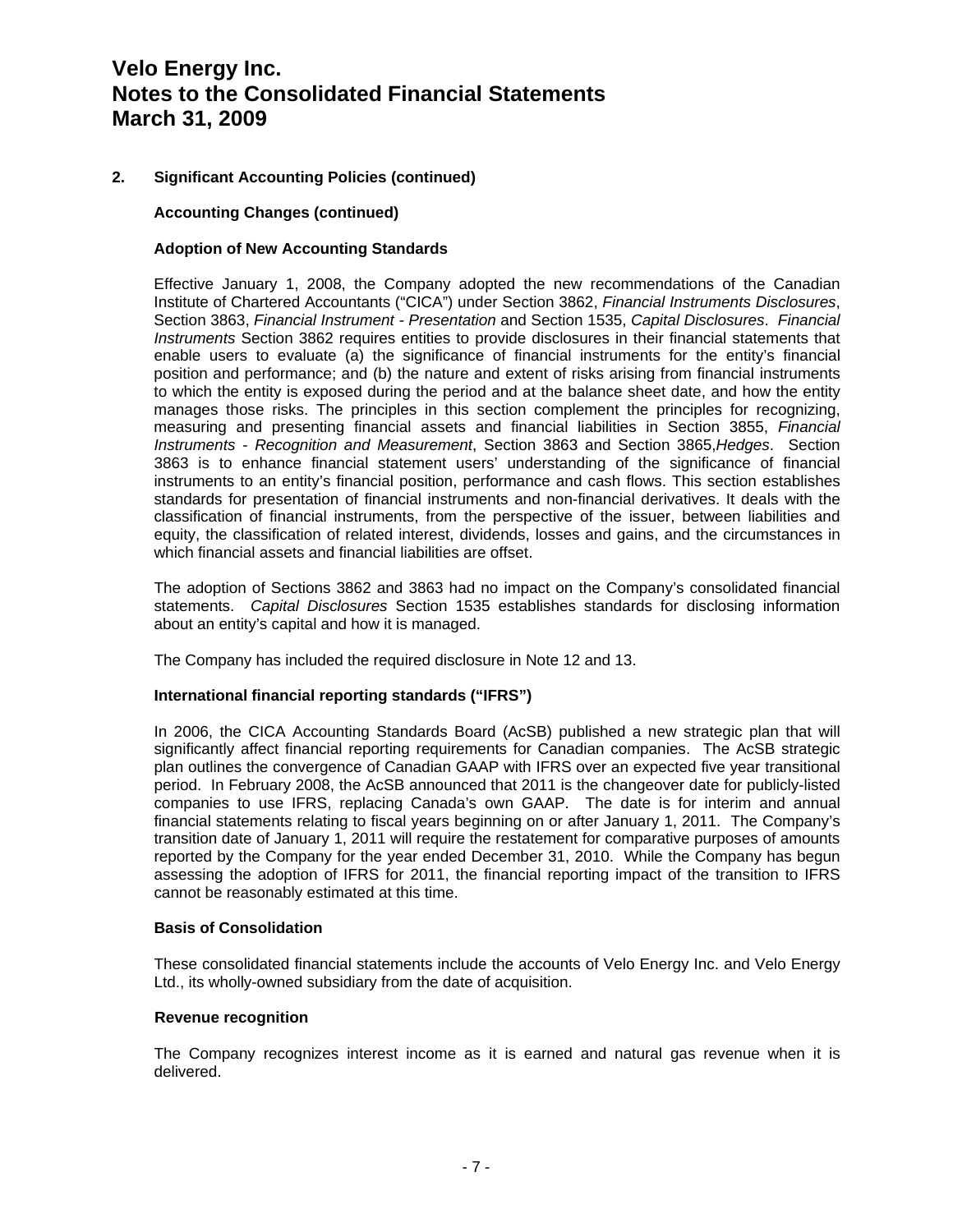#### **2. Significant Accounting Policies (continued)**

#### **Property, Plant and Equipment**

The Company has adopted the Canadian Institute of Chartered Accountants Accounting Guideline 16 on Full Cost Accounting for Oil and Gas Companies. In applying the full cost guideline, all costs relating to the acquisition of, exploration for and development of oil and gas reserves are accumulated in a single Canadian cost centre. Such costs include lease acquisition, lease rentals on undeveloped properties, geological and geophysical, drilling both productive and non-productive wells, production equipment and overhead charges directly related to acquisition, exploration and development activity.

Gains or losses are not recognized upon the disposition of oil and gas properties unless such a disposition would change the depletion rate by 20% or more. Gains and losses are recognized upon the disposition of other assets.

All costs of acquisition, exploration and development of oil and gas reserves, associated tangible plant and equipment costs (net of salvage value), and estimated costs of future development of proven undeveloped reserves are depleted and depreciated by the unit of production method based on estimated gross proven reserves as determined by independent engineers.

Costs of unproved properties and seismic costs on undeveloped land are excluded from oil and gas properties for the purpose of calculating depletion.

The relative volumes of oil and natural gas reserves and production are converted to equivalent barrels of oil based on the relative energy content of each product on a 1 barrel to 6 thousand cubic feet basis.

In applying the full cost guideline, the Company calculates its ceiling test by comparing the carrying value of property, plant and equipment to the sum of the undiscounted cash flows expected to result from the future production of proved reserves and the sale of unproved properties. Cash flows are based on third party quoted forward prices adjusted for transportation and quality. Should the ceiling test result in an excess of carrying value, the Company would then measure the amount of the impairment by comparing the carrying amounts of property, plant and equipment to an amount equal to the estimated net present value of future cash flows from proved plus probable reserves and the sale of unproved properties. A risk free interest rate is used to arrive at the net present value of future cash flows. Any excess is recorded as a permanent impairment.

Other capital assets are recorded at cost and are depreciated on a straight–line basis over their estimated life.

#### **Joint Ventures**

The Company conducts exploration, development and production activities jointly with others and, accordingly, these financial statements reflect only the Company's proportionate interest in such activities.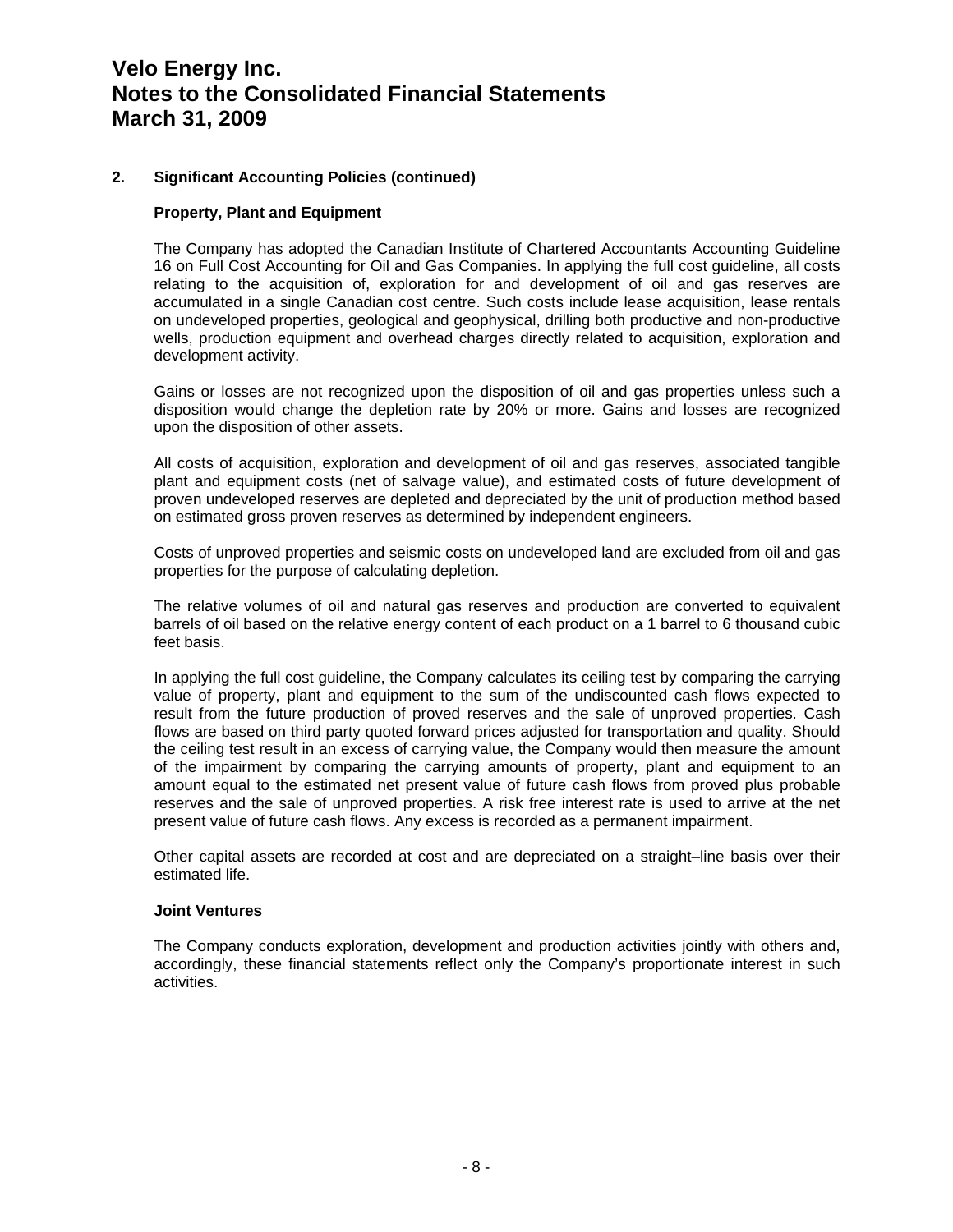#### **2. Significant Accounting Policies (continued)**

#### **Goodwill**

Goodwill is recorded at cost and not amortized. The Company tests for potential impairment of goodwill on an annual basis and, should it be determined that goodwill is impaired, the asset is written down at that time.

#### **Asset Retirement Obligations**

The Company recognizes the fair value of the liability for an asset retirement obligation in the period in which it is incurred and records a corresponding increase in the carrying value of the related long-lived asset. The fair value is determined through a review of engineering studies, industry guidelines, and management's estimate on a site by site basis. The liability is subsequently adjusted for the passage of time, and is recognized as an accretion expense in the consolidated statement of operations. The liability is also adjusted due to revisions in either the timing or the amount of the original estimated cash flows associated with the liability. The increase in the carrying value of the asset is amortized using the unit of production method based on estimated gross proven reserves as determined by independent engineers.

#### **Financial instruments**

CICA Handbook Section 3251, *Equity*, Section 3855, *Financial Instruments - Recognition and Measurement* and Section 3861, *Financial Instruments - Disclosure and Presentation,* all financial instruments are classified into one of the following five categories: held-for-trading, held-to-maturity investments, loans and receivables, available-for-sale assets or other financial liabilities. All financial instruments, including derivatives, are included on the balance sheet and are measured at fair market value upon inception with the exception of certain related party transactions. Subsequent measurement and recognition of change in the fair value of financial instruments depends on their initial classification. Held-for-trading financial investments are measured at fair value and all gains and losses are included in operations in the period in which they arise. Available-for-sale financial instruments are measured at fair value with revaluation gains and losses included in other comprehensive income until the asset is removed from the balance sheet. Loans and receivables, held to maturity investments and other financial liabilities are measured at amortized cost using the effective interest method. Gains and losses upon inception, derecognition, impairment write-downs and foreign exchange translation adjustments are recognized immediately. Transaction costs related to financial instruments will be expensed in the period incurred.

The Company has designated its cash and cash equivalents as held-for-trading, which are measured at fair value. Amounts receivable are classified as loans and receivables, which are measured at amortized cost. Accounts payable and accrued liabilities are classified as other financial liabilities, which are measured at amortized cost.

#### **Flow-through Shares**

The resource expenditure deductions for income tax purposes related to exploratory and development activities funded by flow-through share arrangements are renounced to investors in accordance with tax legislation. A future tax liability is generated when the renouncements related to the corresponding exploration and development expenditures are filed.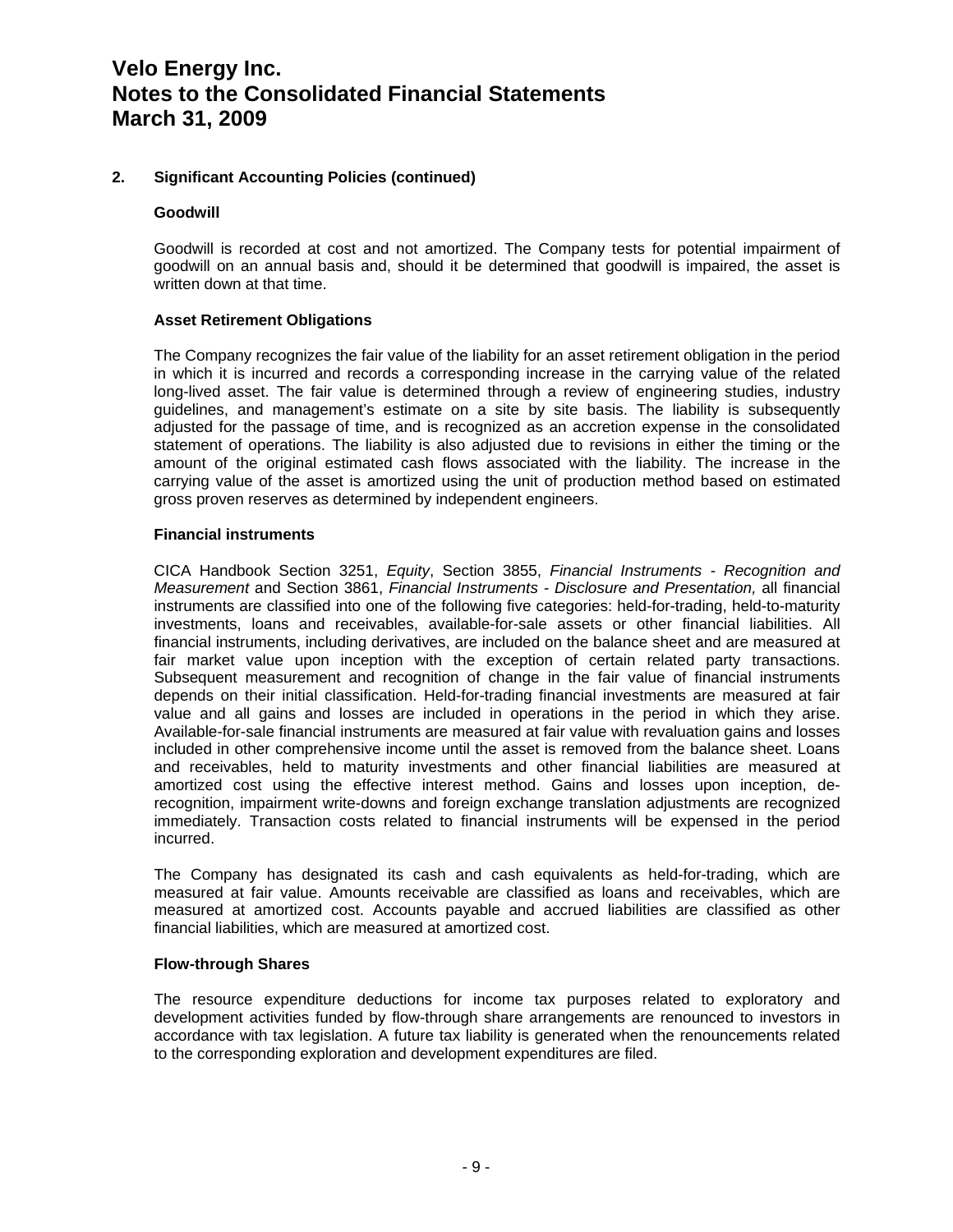#### **2. Significant Accounting Policies (continued)**

#### **Stock-based Compensation**

The Company accounts for stock options granted to directors, officers, employees and nonemployees using the fair value method of accounting. Accordingly, the fair value of the options at the date of the grant is determined using the Black-Scholes option pricing model and stockbased compensation is accrued and charged to operations, with an offsetting credit to contributed surplus, on a straight-line basis over the vesting periods. The fair value of stock options granted to non-employees is re-measured at the earlier of each financial reporting or vesting date, and any adjustment is charged or credited to operations upon re-measurement. If and when the stock options are exercised, the applicable amounts of contributed surplus are transferred to share capital. The Company has not incorporated an estimated forfeiture rate for stock options that will not vest; rather the Company accounts for actual forfeitures as they occur.

#### **Future Income Taxes**

The Company follows the asset and liability method of accounting for income taxes. Under this method, The Company records future income taxes for the effect of any difference between the accounting and income tax basis of an asset or liability and the benefit of losses carried forward for tax purposes, using the substantively enacted income tax rates. Accumulated future income tax balances are adjusted to reflect changes in income tax rates that are substantively enacted with the adjustment being recognized in earnings in the period that the change occurs. Future tax assets are recognized to the extent that they are more likely than not to be realized.

#### **Loss Per Share**

The calculation of basic loss per share is based on the weighted average numbers of shares outstanding.

The treasury stock method of calculating diluted earnings per share is used whereby any proceeds from the exercise of stock options or other dilutive instruments are assumed to be used to purchase common shares at the average market price during the period.

#### **Use of Estimates**

The amounts recorded for amortization and depletion of the petroleum and natural gas properties and for site restoration and reclamation are based on estimates of reserves and future costs. The ceiling test calculation is based on estimates of proven reserves, production rates, oil and gas prices, future costs and other relevant assumptions. By their nature, these estimates, and those related to the future cash flows used to assess impairment, are subject to measurement uncertainty and their impact on the financial statements of future periods could be material.

#### **Valuation of equity units issued in private placements**

The Company has adopted a residual value method with respect to the measurement of shares and warrants issued as private placement units. The residual value method first allocates value to the more easily measurable component based on fair value and then the residual value, if any, to the less easily measurable component.

The fair value of the common shares issued in the private placements was determined to be the more easily measurable component and were valued at their fair value, as determined by the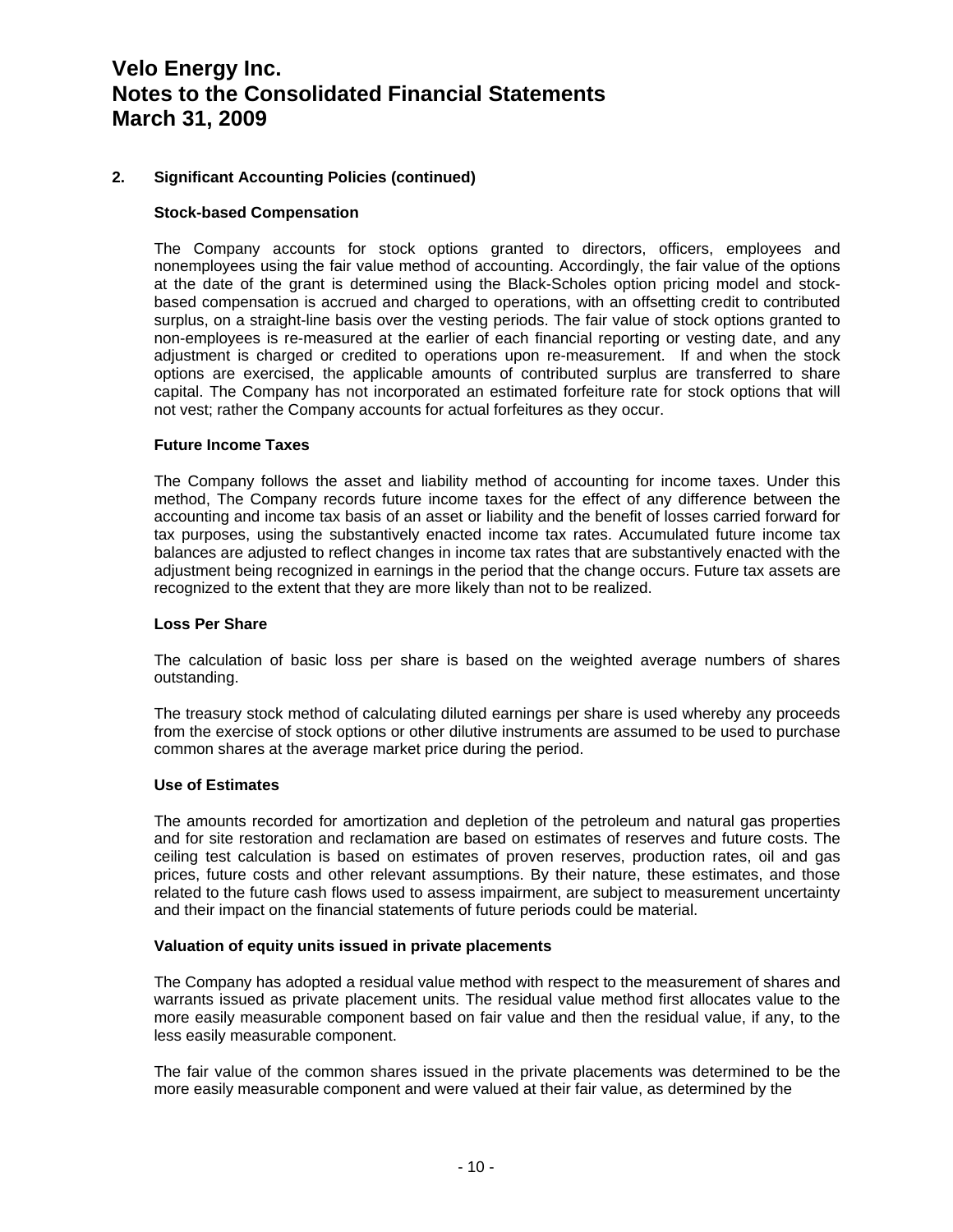#### **2. Significant Accounting Policies (continued)**

#### **Valuation of equity units issued in private placements (continued)**

closing quoted bid price on the announcement date. The balance, if any, was allocated to the attached warrants. Any fair value attributed to the warrants is recorded as contributed surplus.

#### **3. Business Acquisitions**

On May 31, 2006 the Company acquired all of the shares of Velo Energy Ltd., a private oil and gas company. The acquisition was accounted for by the purchase method and the excess of the purchase price over the net assets acquired was allocated to goodwill.

| Goodwill                         | S   | 1,081,759 |
|----------------------------------|-----|-----------|
| Total purchase price             |     | 1,081,759 |
| Consideration was comprised of:  |     |           |
| Issue of 3,333,334 common shares | \$. | 1,000,000 |
| Costs related to the acquisition |     | 81.759    |
| <b>Total consideration</b>       |     | 1,081,759 |

The results of operations for Velo Energy Ltd. have been included in the consolidated financial statements from May 31, 2006 to July 9, 2008.

At March 31, 2007, the Company tested goodwill for impairment and determined that based on the impairment of the oil and gas properties, further described in note 4, that the goodwill was impaired. As a result, a goodwill impairment charge of \$1,026,400 was recorded in that quarter.

#### **4. Property, Plant and Equipment**

|                                                                                            | March 31, 2009 |                     |    |                                |    |            |
|--------------------------------------------------------------------------------------------|----------------|---------------------|----|--------------------------------|----|------------|
|                                                                                            |                |                     |    | Accumulated                    |    |            |
|                                                                                            |                | Cost                |    | Amortization<br>and write down |    | <b>Net</b> |
| Petroleum and natural gas properties and<br>equipment<br>Furniture, fixtures and equipment |                | 4,915,066<br>24,518 | \$ | 4,915,066<br>24,518            | \$ |            |
| <b>Total</b>                                                                               |                | 4,939,584           |    | 4,939,584                      | \$ |            |
|                                                                                            |                |                     |    |                                |    |            |

|                                                       | March 31, 2008 |           |  |                                |    |        |
|-------------------------------------------------------|----------------|-----------|--|--------------------------------|----|--------|
|                                                       |                |           |  | Accumulated                    |    |        |
|                                                       |                | Cost      |  | Amortization<br>and write down |    | Net    |
| Petroleum and natural gas properties and<br>equipment |                | 4,915,066 |  | 4,915,066                      | \$ |        |
| Furniture, fixtures and equipment                     |                | 24,518    |  | 24,518                         |    | ۰<br>۰ |
| <b>Total</b>                                          |                | 4,939,584 |  | 4,939,584                      | S  |        |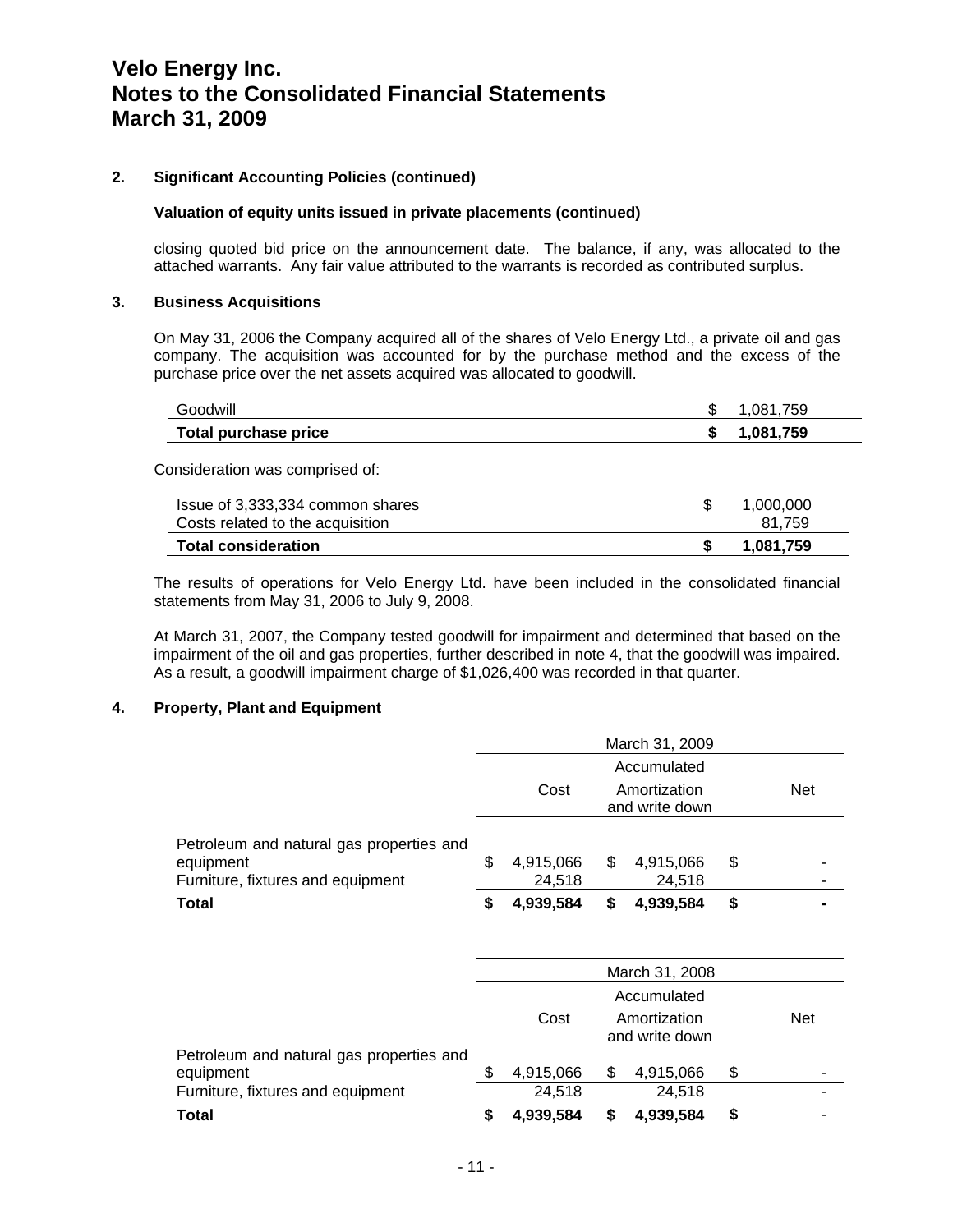#### **5. Accounts Payable**

In 2008 the Company made an informal proposal to its unsecured creditors. The basic terms of the proposal included an initial payment of 23% of the amount payable with a further 17% to be paid by April 30, 2008. Creditors representing \$1,031,980 in unsecured payables have agreed to the proposal. Forgiveness of the amounts agreed to will be recorded when the Company fulfills its obligations under the proposal.

#### **6. Indemnity Payable**

The Company issued \$1,977,000 of flow through shares in December, 2006. The Company failed to spend the full \$1,977,000 on qualifying expenditures as at December 31, 2007, the final day for qualification. As part of the subscription agreement the Company agreed to indemnify the subscribers of the flow through shares in the event of such an occurrence. The shortfall of \$990,536 of qualified expenditures resulted in the indemnity payable of \$452,133. The highest marginal tax rate of a subscriber's province of residence was used to calculate the payable.

In July, 2008 the Company extinguished \$449,292 of the indemnity claims for common shares of the Company. The issue price of the shares was \$0.075 per share, resulting in 5,990,554 shares being issued.

#### **7. Asset Retirement Obligations**

At December 31, 2007, the Company had recorded \$140,000 for future asset retirement obligations of the subsidiary.

The asset retirement obligation was determined using the following assumptions:

- The total amount of undiscounted future cash flows to settle the liability is estimated to be \$140,000.
- The liability is estimated to be settled within a year.

Deposits are being held by the Energy Resources Conservation Board as collateral for these obligations. The deposits and asset retirement obligation were included in the disposal of the subsidiary (note 3).

#### **8. Share Capital**

#### **a) Authorized and Issued Common Shares**

#### Authorized

An unlimited number of common voting shares (the "Common Shares") without nominal or par value and an unlimited number of preferred shares issuable in series.

#### Issued Share Capital

The issued share capital is as follows: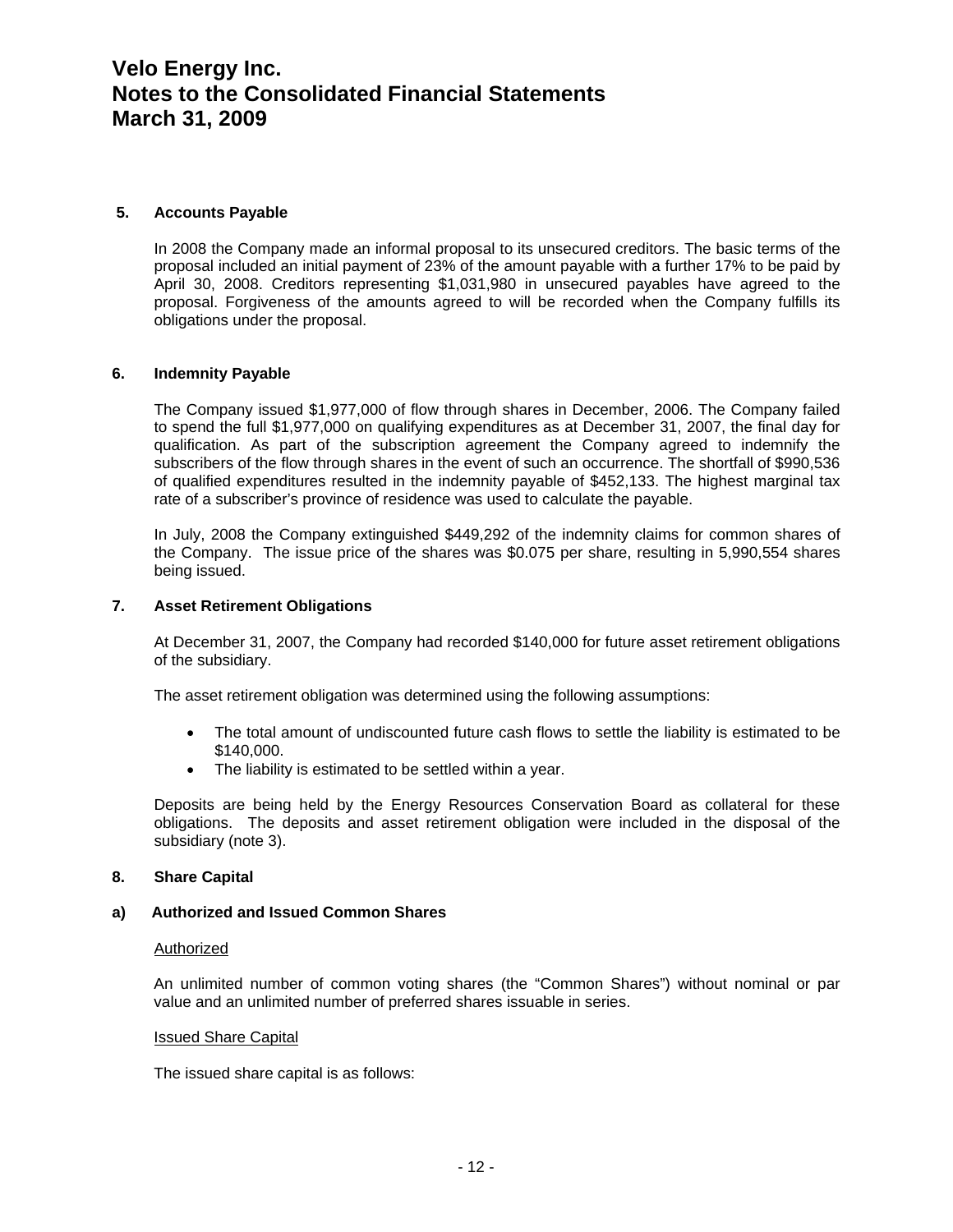### **8. Share Capital (continued)**

#### **a) Authorized and Issued Common Shares (continued)**

|                                          | Number of<br>Common Shares | Amount      |
|------------------------------------------|----------------------------|-------------|
| Balance December 31, 2006                | 29,618,334                 | \$6,177,911 |
| Share issuance costs                     |                            | (13,999)    |
| Indemnity on unspent flow through funds  |                            | (452, 133)  |
| Tax effect of flow-through common shares |                            | (128,313)   |
| Balance, December 31, 2007               | 29,618,334                 | 5,583,466   |
| Issued for payment of debt               | 5,990,554                  | 449,292     |
| Issued for cash                          | 30,000,000                 | 1,500,000   |
| Share issuance costs                     |                            | (69, 834)   |
| <b>Balance, March 31, 2009</b>           | 65,608,888                 | \$7,462,924 |

In May 2006, the Company issued 5,000,000 common shares at \$0.30 per share for gross proceeds of \$1,500,000. In December 2006, the Company issued 9,885,000 flow-through common shares at \$0.20 per share for gross proceeds of \$1,977,000. Under the terms of the flow-through share agreement, the Company is committed to spend 100% of the gross proceeds on qualifying exploration and development expenditures prior to December 31, 2007, which it did not do. An indemnity payable was recorded for the short fall, see note 6.

In July 2008, the Company issued 5,990,554 common shares at a deemed price of \$0.075 per share as settlement for \$449,292 of the indemnity payable.

In August 2008, the Company issued 30,000,000 common shares at \$0.05 per share for gross proceeds of \$1,500,000.

#### **b) Escrowed Shares**

The 4,000,000 common shares issued to the founders (the "Seed Capital Shares") for a total consideration of \$500,000 were deposited with a trustee under an escrow agreement. In accordance with TSX Venture Exchange (the "Exchange") Policy 2.4., 10% of the Seed Capital Shares were released from escrow on the issuance of the Final Exchange Bulletin on June 5, 2006 (the "Initial Release") and an additional 15% will be or have been released on each of the dates which are 6 months, 18 months, 24 months, 30 months, and 36 months following the Initial Release.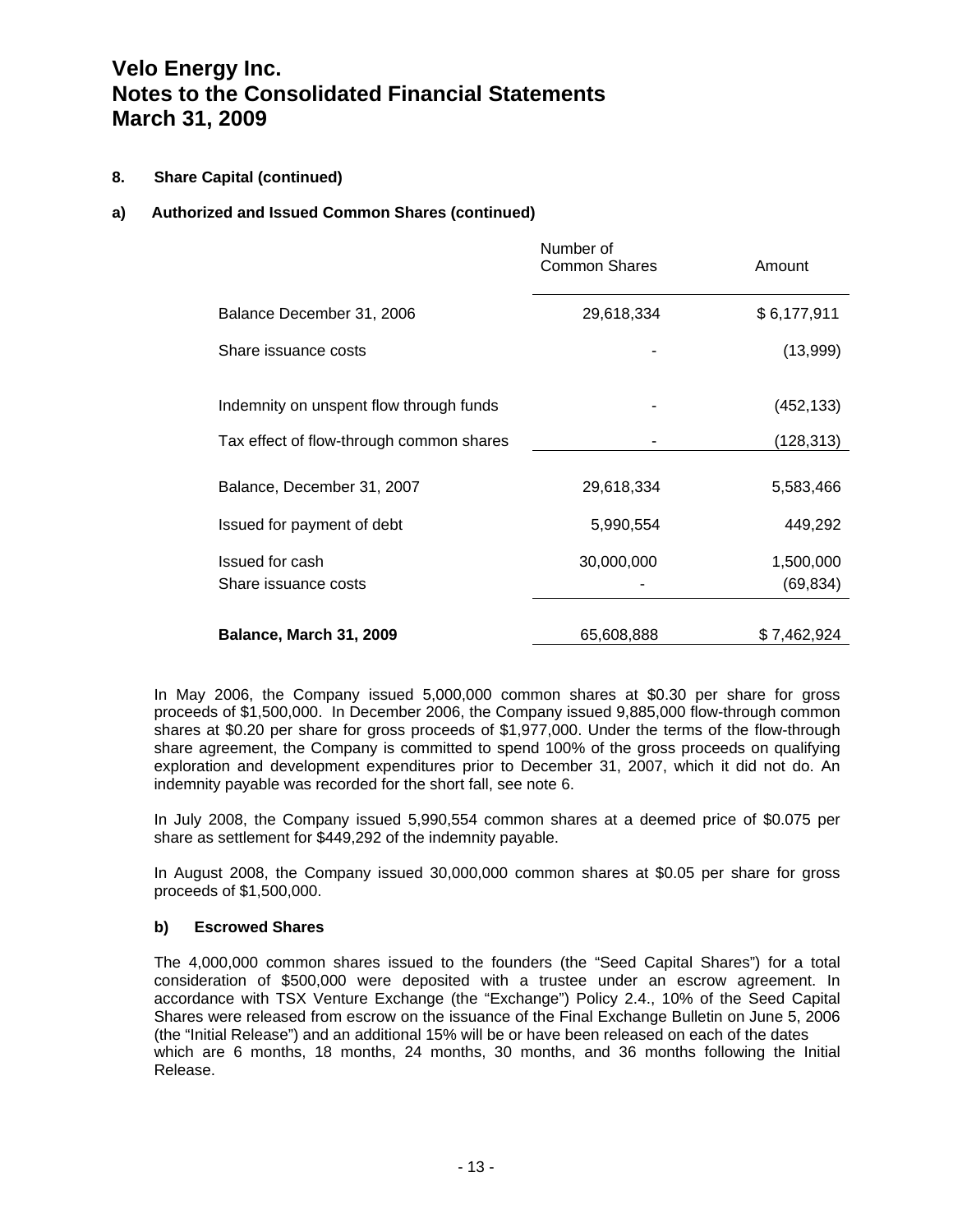#### **8. Share Capital (continued**)

#### **b) Escrowed Shares (continued)**

The 3,333,334 common shares issued to purchase Velo Energy Ltd. are Value Escrow Shares. Under the Value Escrow Agreement and Exchange Policy 5.4, 10% of the Value Escrow Shares were released from escrow at the Initial Release and an additional 15% will be or have been released on each of the dates which are 6 months, 12 months, 18 months, 24 months, 30 months, and 36 months following the Initial Release.

All common shares of the Company acquired in the secondary market prior to the completion of a Qualifying Transaction by a control Person, as defined in the policies of the Exchange, are required to be deposited in escrow.

All Common Shares deposited in escrow and to be released subject to the completion of a Qualifying Transaction will be cancelled upon the issuance of a TSX Venture Exchange bulletin delisting the Common Shares of the Company.

#### **c) Incentive Stock Options**

The Company has a stock option plan where the number of common shares reserved under the plan shall not exceed 10% of the issued and outstanding common shares and the number reserved for any one individual may not exceed 5% of the issued and outstanding shares.

On February 15, 2007 the Company granted 350,000 incentive stock options to employees and consultants of the Company to purchase common shares at an exercise price of \$0.20 per share. These options expire on February 15, 2011 and vest equally at the date of grant, June 15, 2007, October 15, 2007 and February 15, 2008.

On June 1, 2006 the Company granted 1,400,000 incentive stock options to employees, consultants and directors of the Company to purchase common shares at an exercise price of \$0.30 per share. These options expire on June 2, 2011 and vest equally at the date of grant, September 30, 2006, January 31, 2007 and May 31, 2007.

In 2004, the Company granted incentive stock options to its directors and officers or to companies controlled by directors and officers of the Company to purchase up to a maximum of 900,000 of the issued and outstanding Common Shares at a price of \$0.25 per Common Shares, expiring December 12, 2009. During 2006, 800,000 of these options were exercised for cash.

Changes in the number of stock options, with their weighted average exercise prices, are summarized below:

|                                             | March 31, 2009 |    |          | March 31, 2008 |         |          |  |
|---------------------------------------------|----------------|----|----------|----------------|---------|----------|--|
|                                             | Weighted       |    |          |                |         | Weighted |  |
|                                             | Number of      |    | average  | Number of      | average |          |  |
|                                             | Options        |    | exercise | Options        |         | exercise |  |
|                                             | price          |    |          |                | price   |          |  |
| Outstanding, beginning of year<br>Exercised | 1,150,000      | \$ | 0.27     | 1,150,000      | \$      | 0.27     |  |
| Forfeited                                   | (700,000)      |    | 0.29     | (50,000)       |         | 0.30     |  |
| Granted                                     |                |    |          |                |         |          |  |
| Outstanding, end of the year                | 450,000        | \$ | 0.25     | 1,100,000      | \$      | 0.27     |  |
| Exercisable                                 | 450.000        | \$ | 0.25     | 1,100,000      | \$      | 0.27     |  |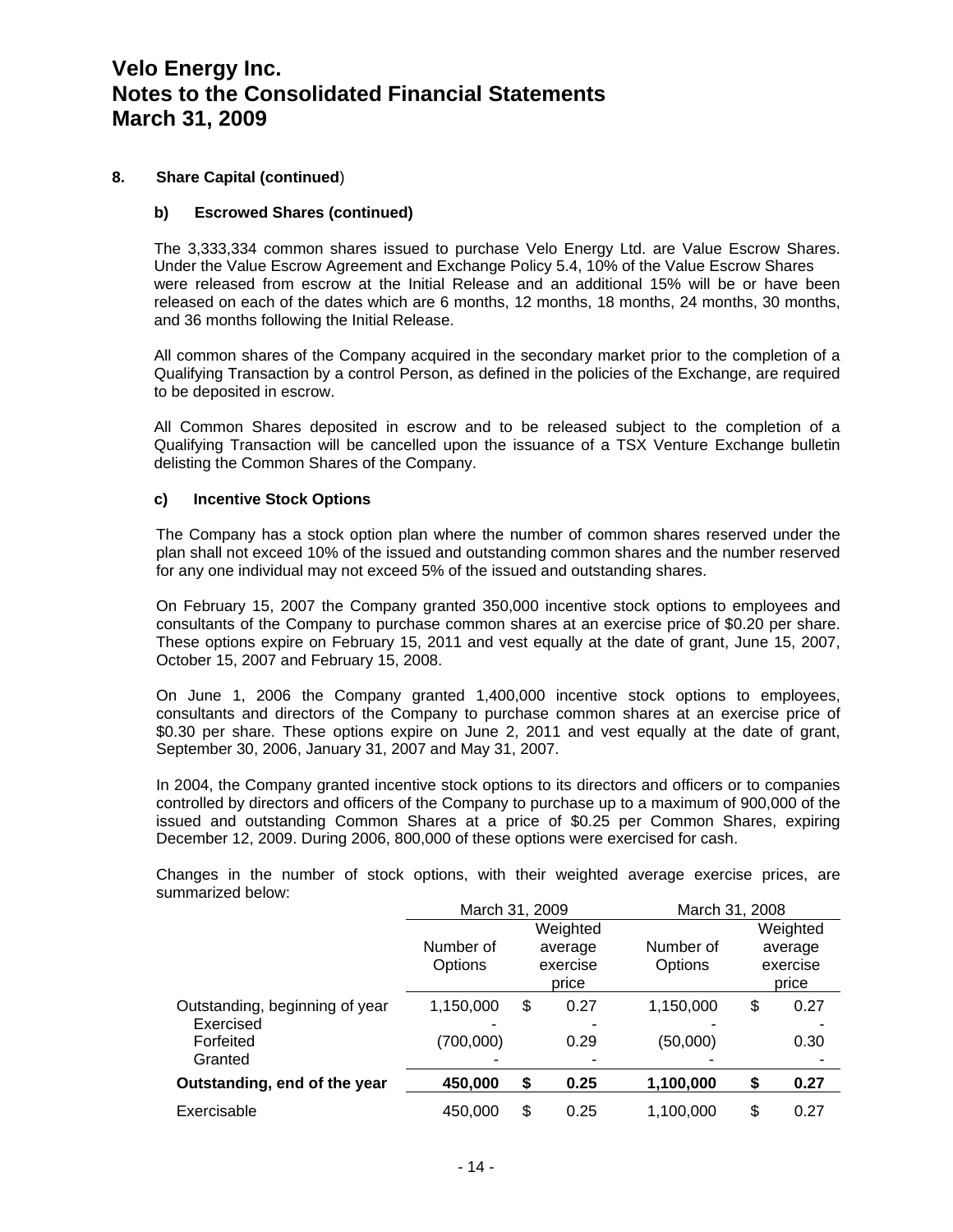#### **8. Share Capital (continued**)

#### **c) Incentive Stock Options (continued)**

During the first quarter, stock-based compensation expense was \$Nil (2008 - \$Nil) with a corresponding credit to contributed surplus. The fair value of the options was estimated using the Black-Scholes option pricing model, using a risk-free interest rate of 4.0%, expected volatility of 60%, expected life of four years and no expected dividends.

#### **9. Contributed Surplus**

|                                                                                          | March 31, 2009 |                   |  |
|------------------------------------------------------------------------------------------|----------------|-------------------|--|
| Balance, beginning of year<br>Stock-based compensation<br><b>Exercised stock options</b> |                | 289.094<br>-<br>- |  |
| <b>Balance, end of period</b>                                                            |                | 289,094           |  |

#### **10. Future Income Tax**

The Company has the following deductions available as at March 31, 2009:

| Non-capital losses   | 478,000 |
|----------------------|---------|
| Share issue expenses | 163,000 |

#### **11. Related Party Transactions**

Related party transactions are with directors and a company controlled by a director and officer of the Company. During the first quarter of 2009, \$3,000 in management fees was paid to a company controlled by a director of the Company (2008 - \$nil). These transactions were in the normal course of operations and are measured at the exchange amount, being the amount of consideration established and agreed to by the related parties.

#### **12. Financial instruments**

#### (a) Fair values:

At March 31, 2009 and 2008, the fair values of all financial instruments approximated their carrying values due to their short-term maturity.

(b) Credit risk:

The Company's receivables are due from companies operating in the petroleum and natural gas industry. The Company believes there is no unusual exposure as regular credit assessments are performed.